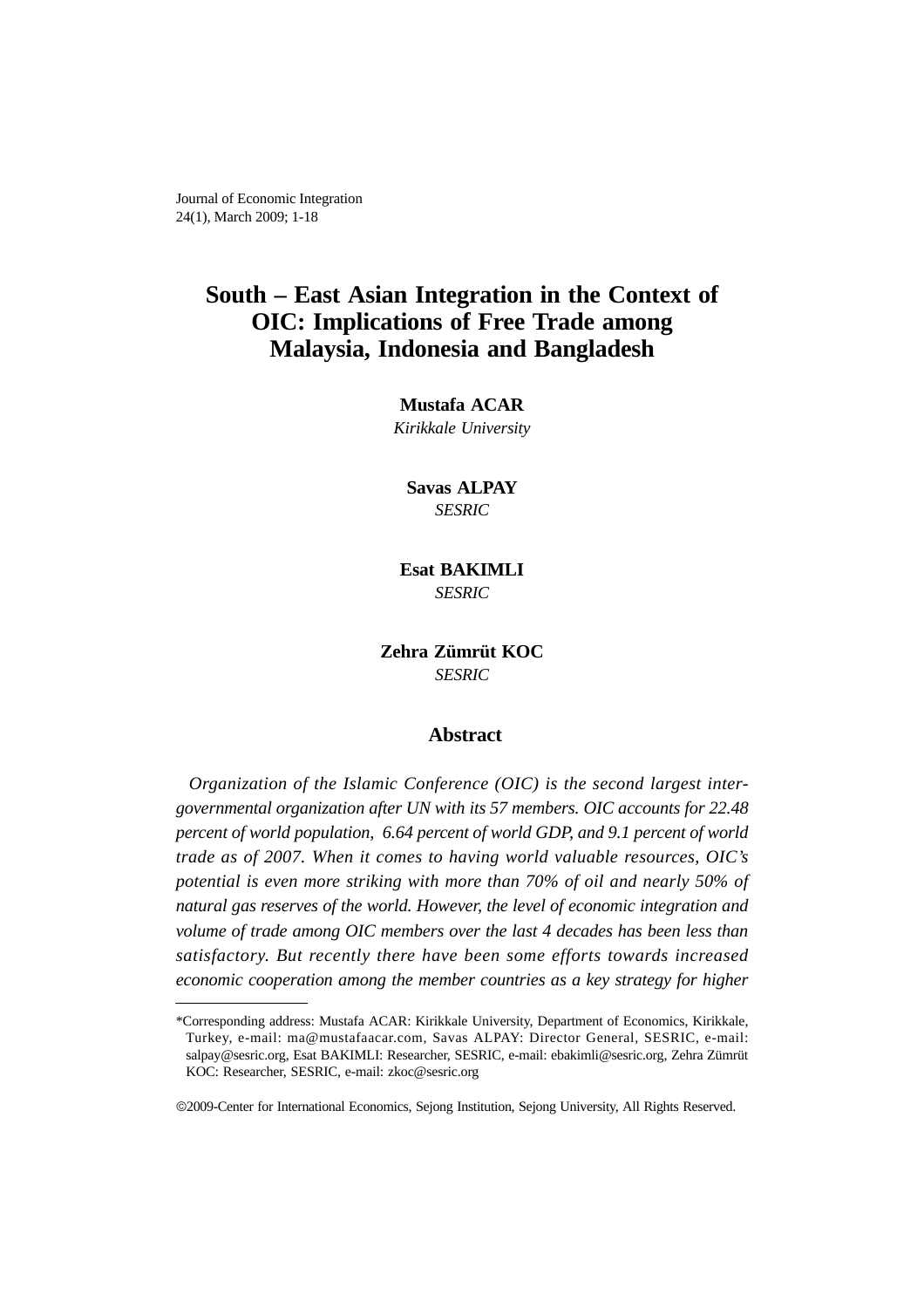*economic growth and welfare. Protocol on Preferential Tariff Scheme (PRETAS) signed by nearly a dozen countries proposes a preferential trade regime among the member states. Further steps in the coming years, including possible free trade areas and customs union are also on the agenda. In this context, this paper looks into the likely consequences of an economic integration among three OIC member countries: Malaysia, Indonesia, and Bangladesh. This could be seen as a first step to investigate the possible gains from more comprehensive economic integration initiative including all members of the OIC. Using a multi-sector, multi-country computable general equilibrium framework, we investigate the impact of full trade liberalization among Malaysia, Indonesia and Bangladesh. One should stress that there is not a simple and clear-cut conclusion one can derive: depending on the nature and the degree of integration, the results vary. The simulation results indicate that free trade among these three countries will likely benefit Indonesia and Malaysia while leading to some welfare loss for Bangladesh. Based on the results, it can be suggested that mechanisms be developed in order to strengthen the adjustment capacity of the less developed trade partners. Correspondingly, instead of FTAs, preferential trade arrangements can be considered in the beginning in accordance with the priorities of countries focusing on certain sectors in which they have comparative advantage. Larger integrations may be achieved in the long term gradually through such small-scale integrations.*

- **JEL Classification :** F13, F15, F17, R13, O50
- **Key Words:** OIC, East and South Asia, economic integration, GTAP, CGE Analysis, Malaysia, Indonesia, Bangladesh

#### **I. Introduction**

Free trade has long been acknowledged as a positive sum game, benefiting all parties involved. Along with the rapid process of globalization in recent decades, including liberalization of trade, this argument has brought about a worldwide debate on how to ensure a fare trade among countries to improve the global economic integration while seeking to facilitate economic development, increase welfare and help alleviate poverty. This process has generated a number of various agreements all over the world, varying from bilateral preferential trade agreements to world-scale integrations like the European Union. Accordingly, the number of trade agreements has showed an increasing trend in the world especially since the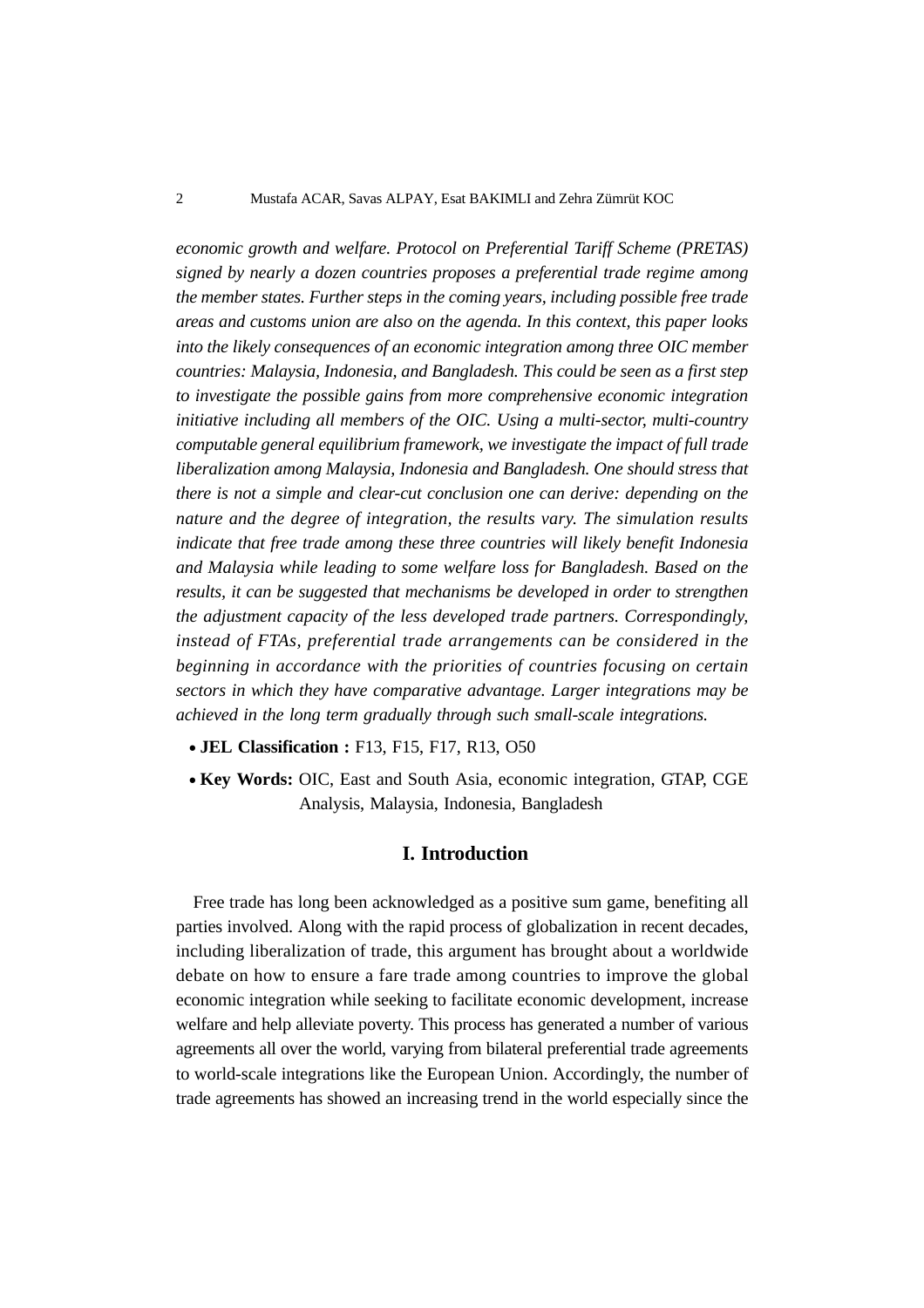early 1990s.<sup>1</sup>

Organization of the Islamic Conference (OIC) is today the second largest intergovernmental organization after UN with its 57 members. OIC accounts for 22.48 percent of world population, 6.64 percent of world GDP, and 9.1 percent of world trade as of 2007. When it comes to having world valuable resources, OIC's potential is even more striking with more than 70% of oil and nearly 50% of natural gas reserves of the world. However, the level of economic integration and volume of trade among OIC members over the last 4 decades has been less than satisfactory. Efforts to develop the trade potential among the member countries of OIC date back to 1980s under various OIC forums. After deliberations in a number of meetings, a Framework Agreement on establishing a Trade Preferential System among the member states of the OIC (TPS-OIC) was adopted in 1990 and entered into force at the and of 2002 with the required number of 10 ratifying members. During the trade negotiations towards the implementation of the trade preferential system, the Protocol on Preferential Tariff Scheme for TPS-OIC (PRETAS, 2006) was produced and this was acknowledged as a concrete project whereby the trade barriers among member countries could be reduced within a specific time-frame in order to establish the TPS-OIC.<sup>2</sup> Moreover, the Ten-Year Programme of Action adopted by the Third Extraordinary Session of the Islamic Summit Conference appeals for an expansion of the intra-OIC trade, currently about 15 percent, to the level of 20 percent by the end of the Programme period.

With these in mind, this study investigates the likely effects of a free trade agreement (FTA) among three members of the OIC–Bangladesh, Indonesia and Malaysia, hereafter stated as BIM. Among the regional trade agreements notified to the GATT/WTO, there is not any multilateral agreement covering these three countries. Of course, there are some regional trade agreements in which one or two of these countries participated. For instance, Bangladesh is a member of APTA, BIMSTEC, and SAFTA while Malaysia and Indonesia are members of AFTA and a number of other agreements signed between ASEAN and other countries (UNESCAP, 2008).

Hence, BIM is neither an existing nor a projected FTA. It is suggested since it is highly interesting that these countires do not have a multilatarel agreement though they are very close in terms of geographical distance. Because the Bangladesh –

<sup>1</sup> There are some 380 Regional Trade Agreements (RTA) that have been notified to the GATT/WTO and 201 of them were in force as of 15 March 2008 (WTO RTA Gateway, http://www.wto.org/). 2

For further information on TPS-OIC see http://www.comcec.org/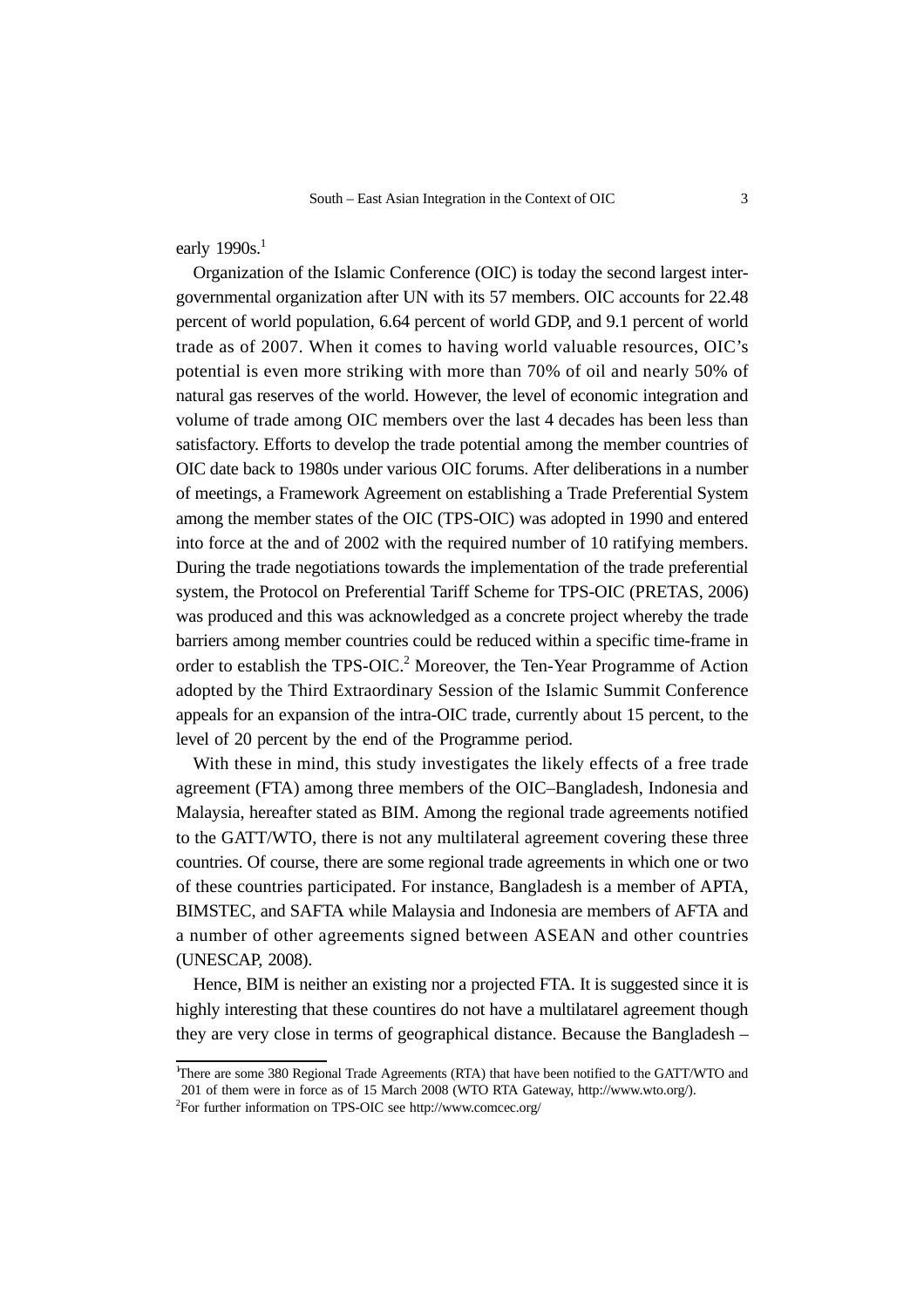Indonesia - Malaysia FTA is a proposal and not a realized agreement, the outcomes obtained in the paper refer to *ex ante* simulations, but the same principles would be relevant for *ex post* studies of actual FTA agreements.<sup>3</sup>

The study employs the Computable General Equilibrium (CGE) modeling approach and using the Global Trade Analysis Project (GTAP) general equilibrium model. This model has been widely used in the literature to analyze the economic effects of FTAs. The rest of the paper is organized as follows: section II introduces the model and the dataset employed in the analysis as well as the context of the simulated scenario of FTA. The section III illustrates the pre-simulation situation, displaying a picture of the magnitude and structure of the trade among BIM in addition to tariffs and export subsidies they impose on their trade with each other. The section IV presents the results of the FTA simulation with evaluation of its effects on different macroeconomic aggregates of the respective parties focusing on changes in production, trade, and welfare. The section V concludes with a brief summary and evaluation of the outcomes of the study.

# **II. Model, Dataset and the Scenario**

This paper employs the Computable General Equilibrium (CGE) modeling approach using the Global Trade Analysis Project (GTAP) general equilibrium model<sup>4</sup> and Gtap database version  $6<sup>5</sup>$  for a quantitative analysis of the macroeconomic effects of the studied FTA. The GTAP model allows for the assessment and the decomposition of the welfare effects of various trade agreements. Therefore, it has been widely used in the literature to study the likely effects of different trade agreements and other trade policy issues.<sup>6</sup>

The CGE model is based on commonly applied assumptions of constant returns to scale, perfect competition, and imperfect substitution between foreign and domestic goods and between alternative sources of imports (the Armington assumption). As the standard GTAP closure has been employed, the standard GTAP simulation conducted here represent only the static impacts of a policy

<sup>&</sup>lt;sup>3</sup>In additition, we were bound to technical limitations of the GTAP database while choosing countries for which a FTA can be suggestable. Out of the 57 OIC Member Countries, only the following 9 of the OIC Member Countries were treated as a single region in GTAP database v.6: Indonesia, Malaysia, Bangladesh, Albania, Turkey, Morocco, Tunisia, Mozambique, Uganda.

<sup>4</sup> Full documentation of the theoretical structure of the GTAP model is available in Hertel (1997).

<sup>&</sup>lt;sup>5</sup>The most recent Gtap database (version 7) was not available at the time of the analysis.

<sup>6</sup> A number of studies conducted using GTAP can be accessed at http://www.gtap.agecon.purdue.edu/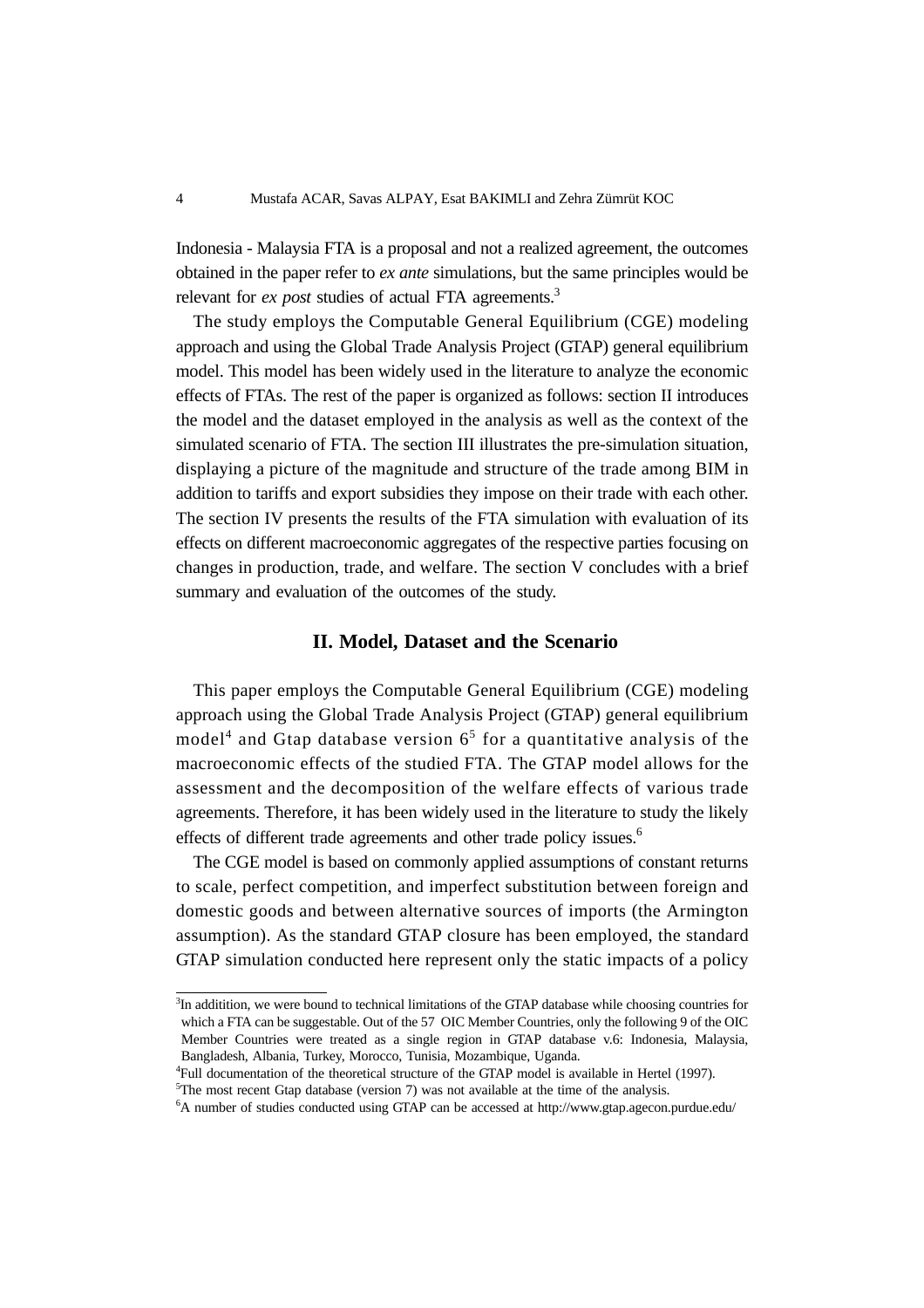|   |             | Regions                 | <b>Sectors</b> |             |                         |   |             |                                         |  |
|---|-------------|-------------------------|----------------|-------------|-------------------------|---|-------------|-----------------------------------------|--|
|   | Code        | Coverage                |                | Code        | Coverage                |   | Code        | Coverage                                |  |
|   | <b>BANG</b> | Bangladesh              | 1              |             | RAGR Raw Agriculture    |   | 5 TXTL      | Textiles and<br><b>Wearing Apparels</b> |  |
|   | <b>INDO</b> | Indonesia               |                | 2 ANMP      | Animal Products         | 6 | <b>HIND</b> | Other Industrial<br>Sectors             |  |
| 3 | <b>MALY</b> | Malaysia                | 3              | <b>FRAF</b> | Forestry and<br>Fishing |   | <b>ENRG</b> | Energy                                  |  |
|   |             | ROW Rest of the World 4 |                | <b>PRFP</b> | Processed Food          | 8 | <b>SVCS</b> | Services and<br><b>Activities NES</b>   |  |

**Table 1.** Regional and Sectoral Aggregation

change, leaving out the dynamic effects that are attributable to increased investment, increased competition, and economies of scale. In the standard closure, it is assumed that there is no change in population; no change in technology of any sort; firms operate under perfect competition, hence they earn no positive economic profit; all markets clear; budget balance condition is satisfied; and lastly, there is no change in factor employment. It is also worth noting that among the four basic factors of production, land is specific to agriculture; unskilled labor is sluggish−degree of mobility is quite low; and skilled labor and capital are mobile between sectors. Also, factors are not internationally mobile.

The GTAP 6 Data Base, with the base year 2001, contains 57 sectors and 87 regions. The simulation presented here is based on an aggregated version of the data consisting of four regions and eight sectors, or groups of commodities.<sup>7</sup> All other regions than Bangladesh, Indonesia, and Malaysia, the parties to the studied FTA, are aggregated into a single region as the rest of the world (ROW). The 57 sectors are aggregated into eight broader categories as described in Table 1 below.

The scenario simulated in this study is an establishment of an FTA among Bangladesh, Indonesia, and Malaysia, namely liberalization of merchandise trade among these countries with complete removal of import taxes as well as export subsidies, holding all other distortions in the system constant.

# **III. Initial Case**

## **A. Bilateral Trade**

Despite the efforts to increase trade among OIC member countries, trade among

<sup>&</sup>lt;sup>7</sup>See Appendix 1 for the details of sectoral aggregation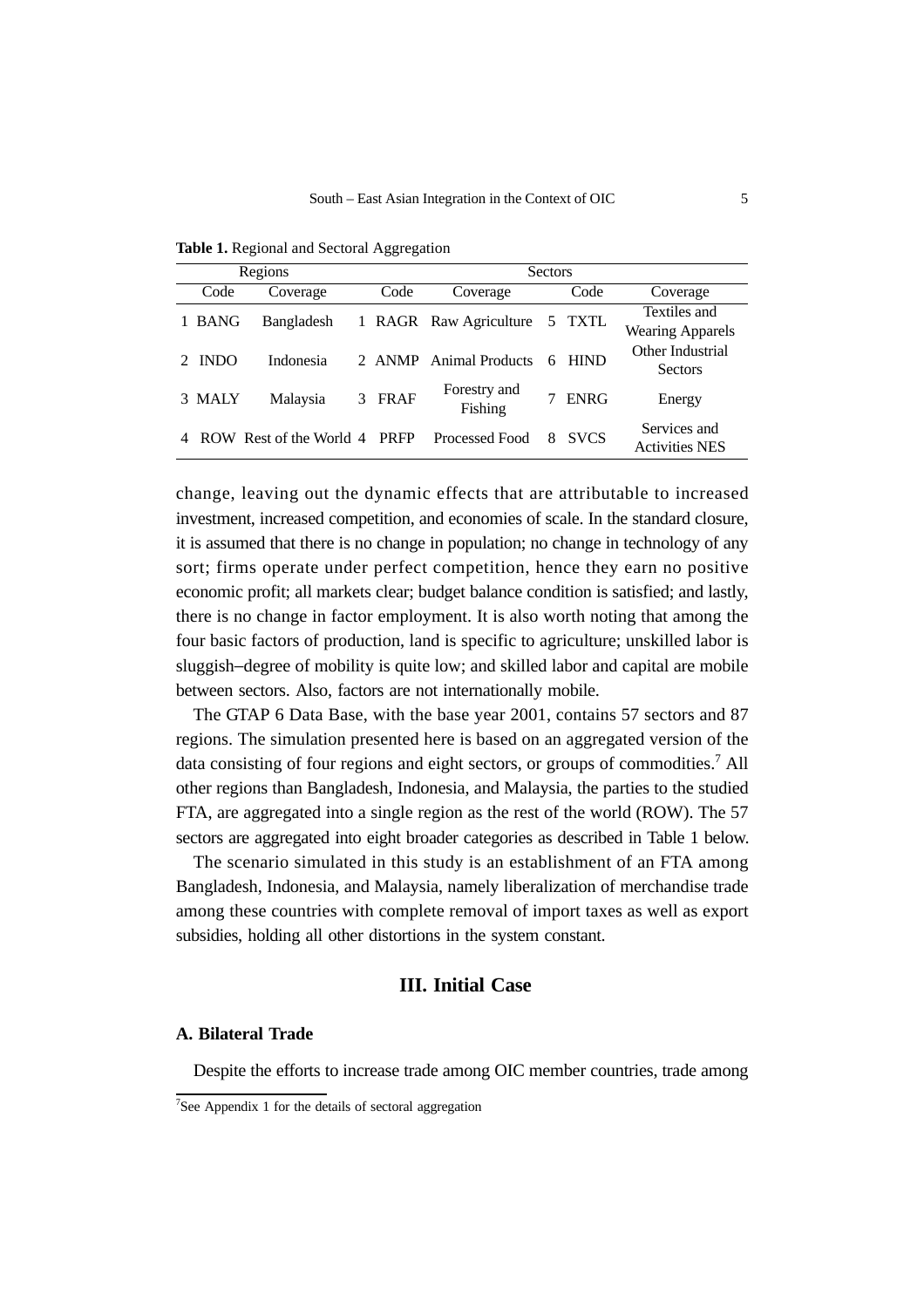|              |             | Partner     |             |          |            |       |  |  |  |
|--------------|-------------|-------------|-------------|----------|------------|-------|--|--|--|
|              |             | <b>BANG</b> | <b>INDO</b> | MALY     | <b>ROW</b> | Total |  |  |  |
| orter        | <b>BANG</b> | $\cdots$    | .88         | 1.38     | 96.74      | 100   |  |  |  |
|              | <b>INDO</b> | 0.27        | $\cdots$    | 3.32     | 96.41      | 100   |  |  |  |
| ę۶<br>$\sim$ | MALY        | 0.11        | 1.91        | $\cdots$ | 97.98      | 100   |  |  |  |

**Table 2.** Decomposition of Trade by Partner (%)

Source: GTAP Database V.6.

Bangladesh, Indonesia, and Malaysia is not satisfactory. The share of Indonesia and Malaysia in the total trade of Bangladesh is less than 2 percent: –1.88% and 1.38%, respectively (see Table 2). What is even worse is that Bangladesh accounts for less than 0.5% of the total trade of Indonesia and Malaysia: 0.27% and 0.11%, respectively. This shows that Bangladesh, under the current conditions, does not trade much with these countries. This is also clear from the fact that Bangladesh, according to IMF's Direction of Trade Statistics for 2006, is ranked  $38<sup>th</sup>$  and  $43<sup>rd</sup>$ among the trade partners of Indonesia and Malaysia, respectively, with respect to its share in their total trade. Trade between Indonesia and Malaysia is relatively higher. Though the share of Malaysia in the total trade of Indonesia is 3.32%, Malaysia is the top  $6<sup>th</sup>$  trading partner of Indonesia. Similarly, the share of Indonesia in the total trade of Malaysia is  $1.91\%$ , yet it is the top 9<sup>th</sup> trading partner of Malaysia.

Decomposition of exports by sector reveals that Bangladesh's exports heavily depend on textiles (TXTL) with a share of 76% in total exports while Malaysia and

|             | Total Exports of |                         |      |      | Total Exports of                               |                        |             |      | <b>Total Exports of</b> |                                           |        |       |
|-------------|------------------|-------------------------|------|------|------------------------------------------------|------------------------|-------------|------|-------------------------|-------------------------------------------|--------|-------|
|             | Bangladesh       |                         |      |      | Indonesia                                      |                        |             |      | Malaysia                |                                           |        |       |
|             |                  | <b>INDO MALY ROW</b>    |      |      | Total BNGLMALY ROW                             |                        |             |      |                         | <b>Total BNGL INDO ROW</b>                |        | Total |
| <b>RAGR</b> | 2.30             | 1.26                    | 1.60 | 1.60 | 0.90                                           | 6.23                   | 3.24        | 3.33 | 0.49                    | 1.69                                      | 0.75   | 0.76  |
| <b>ANMP</b> | 0.01             | 0.01                    | 0.10 | 0.10 | 0.16                                           | 2.03                   | 0.69        | 0.73 | 3.79                    | 0.73                                      | 0.78   | 0.78  |
| <b>FRAF</b> | 0.25             | 2.62                    | 0.25 | 0.26 |                                                | 6.43 15.89 14.31 14.33 |             |      | 2.95                    | 1.73                                      | 4.46   | 4.43  |
| <b>PRFP</b> | 0.04             | 1.25                    | 3.96 | 3.94 |                                                | 15.72 4.46 5.88        |             | 5.88 | 20.99                   | 9.14                                      | 3.61   | 3.71  |
| TXTL 29.87  |                  |                         |      |      | 18.16 76.35 76.11 33.52 8.61 17.82 17.59 18.37 |                        |             |      |                         | 1.95                                      | 2.42   | 2.44  |
| <b>HIND</b> |                  | 42.16 51.67             | 6.93 | 7.12 |                                                |                        |             |      |                         | 40.98 57.64 37.68 38.32 49.57 59.56 67.20 |        | 67.08 |
| <b>ENRG</b> | 0.01             | 0.01                    | 0.04 | 0.04 | 1.60                                           | 3.58                   | 14.14 13.75 |      | 0.88                    | 4.01                                      | 3.89   | 3.89  |
| SVCS.       |                  | 25.36 25.02 10.76 10.83 |      |      | 0.70                                           | 1.55                   | 6.24        | 6.07 | 2.95                    | 21.18                                     | -16.88 | 16.91 |
| Total       | 100              | 100                     | 100  | 100  | 100                                            | 100                    | 100         | 100  | 100                     | 100                                       | 100    | 100   |
|             |                  |                         |      |      |                                                |                        |             |      |                         |                                           |        |       |

**Table 3.** Decomposition of Exports by Partner Country and by Sector (%)

Source: GTAP Database V.6.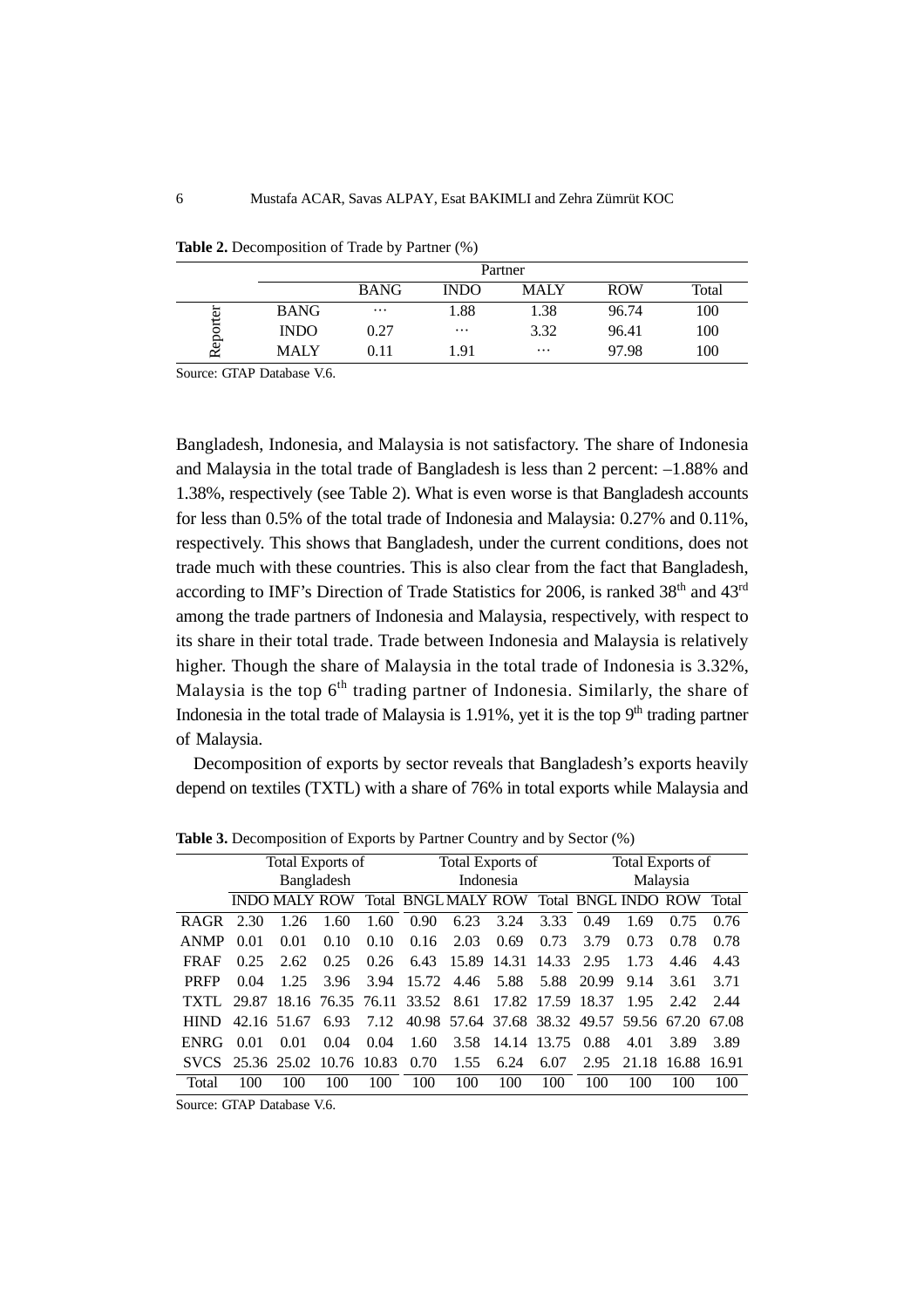Indonesia focus on industrial products (HIND) with a share of 67% and 38%, respectively (see Table 3). In this regard, Indonesia with relatively high shares of TXTL, FRAF, and ENRG as well has got a more diversified export structure.

Surprisingly, HIND has the highest share in the bilateral trade<sup>8</sup> among Bangladesh, Indonesia, and Malaysia, ranging from 40 to 60%. This clearly indicates that intra-industry trade among these three countries is significant in this sector. TXTL, which has the highest share in total trade of Bangladesh, is the second important sector in the trade between Bangladesh and Indonesia. It constitutes almost 30% of Bangladesh's exports to Indonesia, and one third of exports of Indonesia to Bangladesh. On the other hand, FRAF, after HIND, is an important sector in exports of Indonesia to Malaysia with a share of 15.9%. As for Malaysia, a highly dependant country on HIND exports, PRFP and TXTL exports to Bangladesh and PRFP exports to Indonesia are also important.

#### **B. Import Taxes and Export Subsidies**

Tariffs and other taxes are represented in the GTAP database as ad valorem equivalent of the actual rates. Table 4 shows the import taxes on bilateral trade taken from the GTAP database. Bangladesh applies high taxes on its imports from all over the world including Indonesia and Malaysia. Except for ENRG imports from Indonesia, the tariff level on imports from Indonesia and Malaysia ranges from 18 to 29% in all of the sectors. Indonesia and Malaysia, on the other hand, seem to have a more liberalized trade. In Indonesia, the highest import tariffs on

|             | Bangladesh  |       |            |             | Indonesia |            | Malaysia    |             |            |
|-------------|-------------|-------|------------|-------------|-----------|------------|-------------|-------------|------------|
|             | <b>INDO</b> | MALY  | <b>ROW</b> | <b>BANG</b> | MALY      | <b>ROW</b> | <b>BANG</b> | <b>INDO</b> | <b>ROW</b> |
| <b>RAGR</b> | 22.31       | 22.68 | 6.16       | 0.66        | 1.37      | 1.74       | 0.06        | 23.93       | 29.34      |
| <b>ANMP</b> | 23.61       | 22.42 | 29.77      | 0.00        | 3.77      | 4.20       | 0.00        | 8.17        | 0.80       |
| <b>FRAF</b> | 18.96       | 28.15 | 19.16      | 3.31        | 3.35      | 3.31       | 4.24        | 5.05        | 6.30       |
| <b>PRFP</b> | 28.82       | 28.39 | 16.17      | 12.72       | 9.16      | 10.71      | 2.43        | 19.42       | 12.68      |
| <b>TXTL</b> | 23.73       | 29.21 | 30.42      | 5.41        | 4.37      | 7.98       | 16.89       | 10.06       | 11.15      |
| <b>HIND</b> | 22.80       | 19.32 | 14.45      | 2.90        | 2.60      | 4.93       | 0.59        | 4.97        | 4.54       |
| <b>ENRG</b> | 3.920       | 17.75 | 26.07      | 0.00        | 1.81      | 1.98       | 0.00        | 0.68        | 1.17       |
|             |             |       |            |             |           |            |             |             |            |

**Table 4.** Import Taxes by Trading Partner (Base Case) (% Ad Valorem Rate)

Source: GTAP Database V.6.

<sup>8</sup> Although Table 3 presents data for only exports, the figures can also be iterpreted as *imports*, given that export of a country is the import of its partner country despite the negligible difference arising from the valuation of exports (f.o.b) and imports (c.i.f).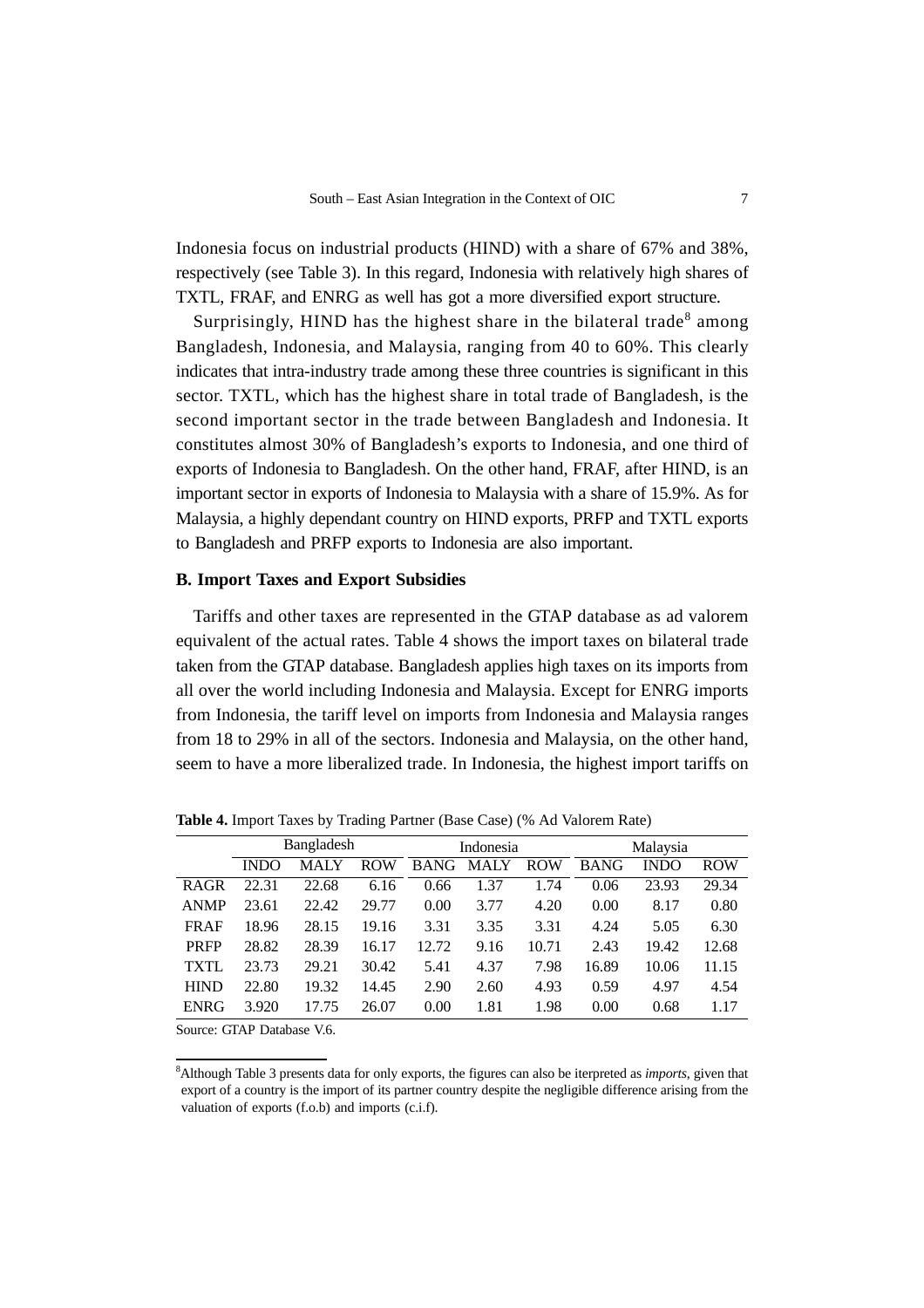imports from Bangladesh and Malaysia are recorded for PRFP, 12.7% and 9.2% respectively. Tariffs for the other sectors are relatively low. Malaysia applies quite low rates for imports from Bangladesh, except for TXTL (16.9%), compared to imports from Indonesia. The highest import tariffs on Indonesian imports are noted in RAGR (23.9%), PRFP (19.4%) and TXTL (10.1%).

Export subsidies, which are considered as an unfair support mechanism that distort international markets, are of limited concern to our respective countries. Database indicate that (not shown here) Bangladesh does not entail any subsidy or tax on its exports. Indonesia applies taxes, though at a negligible degree, on its ENRG exports to Bangladesh and Malaysia while subsidizing HIND exports to Malaysia. On the other hand, Malaysia supports its ENRG exports to Bangladesh and Indonesia yet again at an insignificant level.

# **IV. Simulation Results**

This section introduces the results of the FTA simulation with evaluation of its effects on different macroeconomic aggregates of the respective parties focusing on production, trade, and welfare.

#### **A. Real GDP and Sectoral Output**

The results of the simulation indicate that the impact of the FTA on real GDP growth will be quite limited. Expressed by the GDP quantity index-one of the outcomes of GTAP model–, Real GDP growth in Indonesia is measured as 0.01% while Bangladesh and Malaysia experience declines in real GDP at 0.16% and 0.02% respectively.

Output effects by sector in Bangladesh, Indonesia, and Malaysia are presented in Table 6 as a percentage change in output volumes relative to initial output levels. In Bangladesh, there happens to be deterioration in all of the sectors except TXTL, the only sector that improves in all of the three countries. Moreover, the largest structural adjustment in Bangladesh is experienced in TXTL with 3.53%. In Indonesia, production in ANMP, FRAF, ENRG, and SVCS decreases while in the other sectors, particularly in TXTL (1.16%), increases. TXTL, with 9.28% of increase, is the most expanding sector in Malaysia as well, followed by PRFP and ANMP.

Decomposition of the output change, as presented in Table 7, reveals that the positive contribution mostly comes from the export side. Contribution of the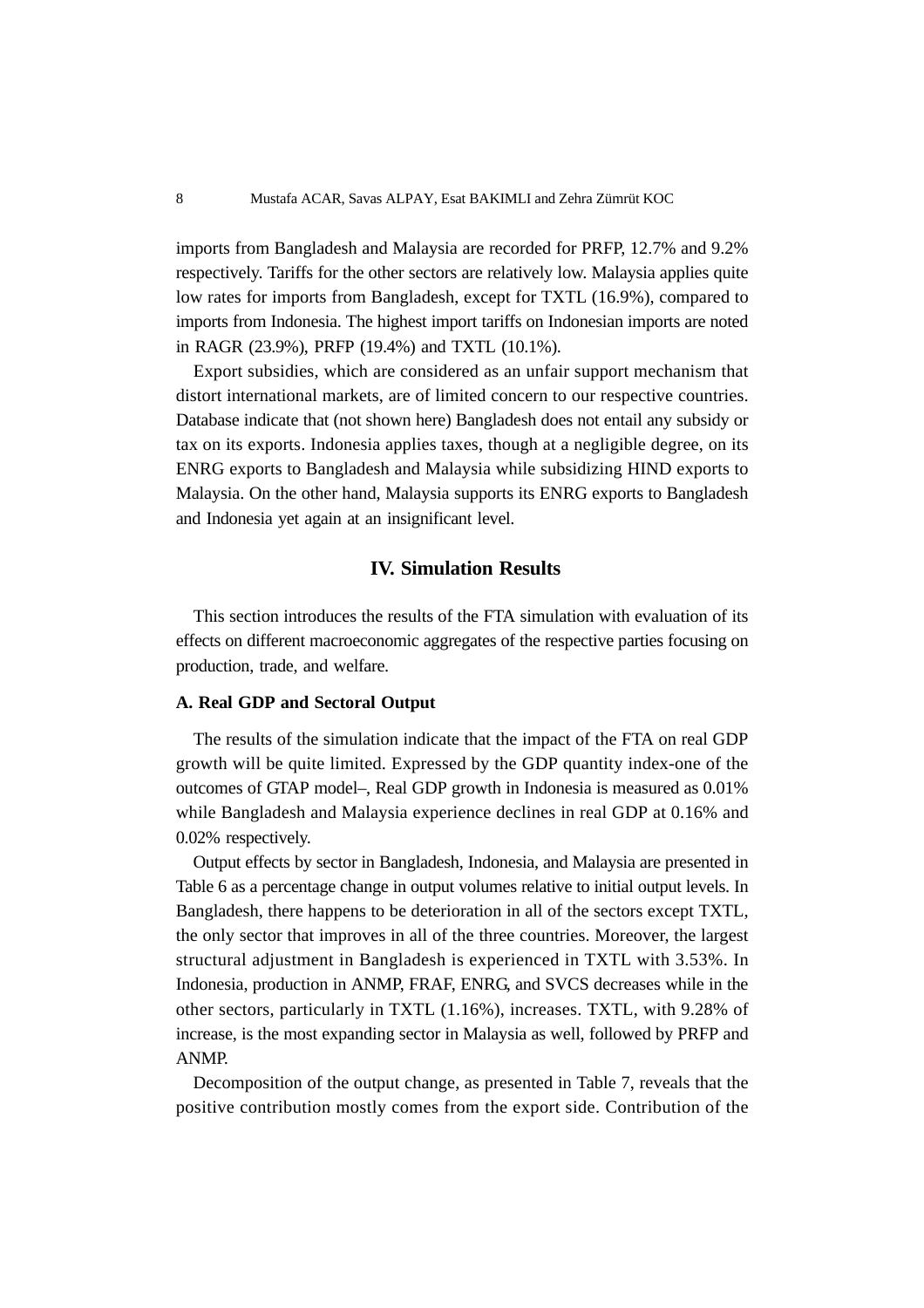|             | <b>BANG</b> | <b>INDO</b> | <b>MALY</b> | <b>ROW</b> |
|-------------|-------------|-------------|-------------|------------|
| <b>RAGR</b> | $-0.05$     | 0.29        | $-0.59$     | 0.00       |
| <b>ANMP</b> | $-0.34$     | $-0.02$     | 1.90        | 0.00       |
| <b>FRAF</b> | $-0.74$     | $-0.47$     | $-0.35$     | 0.01       |
| <b>PRFP</b> | $-0.83$     | 0.04        | 2.12        | 0.00       |
| <b>TXTL</b> | 3.53        | 1.16        | 9.28        | $-0.06$    |
| <b>HIND</b> | $-1.81$     | 0.38        | $-0.07$     | 0.00       |
| <b>ENRG</b> | $-0.72$     | $-0.68$     | $-0.37$     | 0.01       |
| <b>SVCS</b> | $-0.15$     | $-0.03$     | $-0.19$     | 0.00       |

Table 6. Impact on Output by Sector (% change)

domestic demand is generally negative. In Bangladesh, this distinction is very clear: export contribution is positive in all of the sectors while the domestic demand contribution is always negative as a result of the vast increase in imports (see Table 9) following the removal of high import tariffs. As for Indonesia, both foreign and domestic demand decrease in FRAF and ENRG. Domestic demand contribution is positive only in TXTL and SVCS. Malaysia, on the other hand, seems to be more advantageous with respect to output response to the liberalization process. Except for ENRG and SVCS, export-oriented output response is positive in all of the sectors, the largest increase being in TXTL (8.4%), while ANMP, PRFP, TXTL and SVCS also contribute positively as a result of the increase in domestic demand. From table 7, it can be seen that Bangladesh is the only country having positive export contribution for all sectors, especially in TXTL.

**Table 7.** Decomposition of Output Response between Export and Domestic Demand, by Sector (% change)

|             |                              | Bangladesh |                        | Malaysia     |                        | Indonesia    |
|-------------|------------------------------|------------|------------------------|--------------|------------------------|--------------|
|             | Export                       | Domestic   |                        | Domestic     |                        | Domestic     |
|             |                              | Demand     | Export<br>Contribution | Demand       | Export<br>Contribution | Demand       |
|             | Contribution<br>Contribution |            |                        | Contribution |                        | Contribution |
| <b>RAGR</b> | 0.03                         | $-0.08$    | 0.52                   | $-0.24$      | 0.78                   | $-1.37$      |
| <b>ANMP</b> | 0.01                         | $-0.36$    | 0.10                   | $-0.12$      | 1.53                   | 0.37         |
| <b>FRAF</b> | 0.01                         | $-0.75$    | $-0.32$                | $-0.14$      | 0.07                   | $-0.42$      |
| <b>PRFP</b> | 0.06                         | $-0.89$    | 0.16                   | $-0.12$      | 1.72                   | 0.40         |
| <b>TXTL</b> | 3.75                         | $-0.22$    | 0.95                   | 0.22         | 8.41                   | 0.87         |
| <b>HIND</b> | 0.41                         | $-2.22$    | 0.57                   | $-0.19$      | 0.01                   | $-0.08$      |
| <b>ENRG</b> | 0.01                         | $-0.73$    | $-0.49$                | $-0.19$      | $-0.27$                | $-0.10$      |
| <b>SVCS</b> | 0.03                         | $-0.18$    | $-0.07$                | 0.04         | $-0.22$                | 0.03         |
|             |                              |            |                        |              |                        |              |

**Source**: Simulation results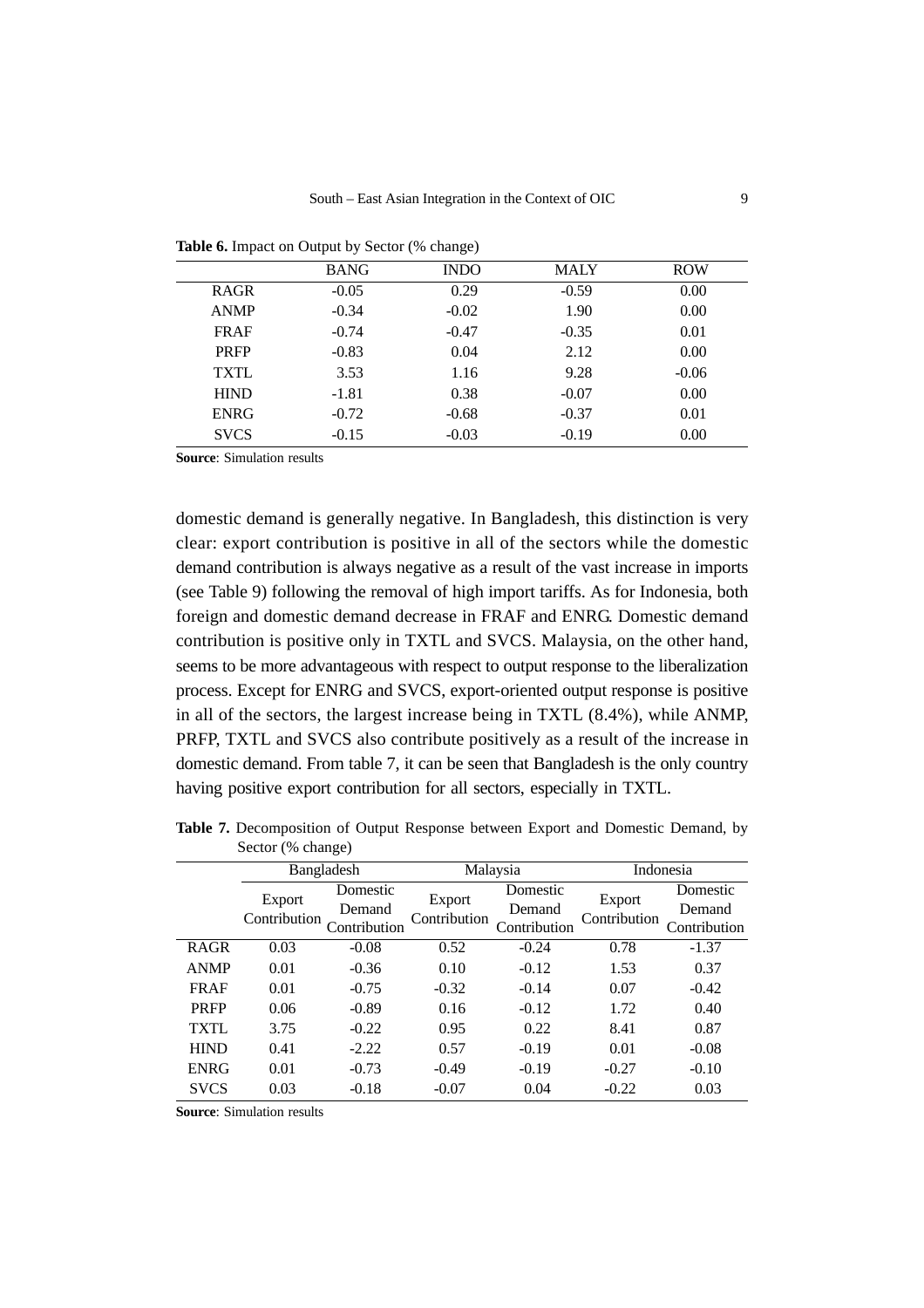|             | <b>BNGL</b> | <b>INDO</b> | <b>MALY</b> | <b>ROW</b> | Total    |
|-------------|-------------|-------------|-------------|------------|----------|
| <b>RAGR</b> | 1.28        | 66.15       | $-88.82$    | 22.42      | 1.02     |
| <b>ANMP</b> | $-10.34$    | $-3.30$     | 23.58       | $-13.77$   | $-3.84$  |
| <b>FRAF</b> | $-21.46$    | $-44.70$    | $-34.17$    | 107.64     | 7.31     |
| <b>PRFP</b> | $-55.90$    | 29.68       | 93.44       | $-81.23$   | $-14.01$ |
| <b>TXTL</b> | 144.25      | 182.20      | 205.36      | $-551.15$  | $-19.34$ |
| <b>HIND</b> | $-124.32$   | 165.27      | $-119.72$   | 7.41       | $-71.36$ |
| <b>ENRG</b> | 5.49        | $-161.46$   | $-49.03$    | 213.68     | 8.69     |
| <b>SVCS</b> | 17.41       | $-138.30$   | $-130.44$   | 342.86     | 91.52    |
| Total       | $-43.60$    | 95.55       | $-99.81$    | 47.86      | 0.00     |
|             |             |             |             |            |          |

**Table 8.** Change in Trade Balance by Sector (Million USD)

#### **B. Trade Balance**

Table 8 presents the change in trade balance by sector relative to pre-simulation volumes. Overall trade balance in Bangladesh and Malaysia shifts in favor of imports resulting in deficit of \$43.6 million and \$99.8 million, respectively. Accordingly, the other two regions, Indonesia and ROW become net exporters with \$95.6 million and \$47.9 million, respectively.

Further details by sector reveal that the trade deficit in Bangladesh is mostly caused by HIND, which is the main sector in its exports to Indonesia and Malaysia but which also experiences the largest shrink in output with the highest deterioration in domestic demand. On the other hand, TXTL is the most promising sector with an increase of \$144 million in its net exports. Although Indonesia experience larger deterioration in some sectors such as ENRG (\$161 million) and SVCS (\$138 million), the improvement in TXTL (\$182 million) and HIND (\$165 million) are large enough to dominate that deterioration, playing a significant role in the overall increase in net exports of the country. Despite the improvement in the trade balance of three sectors, particularly in TXTL with \$205 million, however, Malaysia cannot achieve a positive change in its overall trade balance because of the other sectors which yield a trade deficit.

Notwithstanding the gloomy picture displayed above, Table 9 shows that the suggested FTA enhances the trade among its members at a significant level. Bangladesh's total exports to Indonesia rises 31.1%, TXTL and PRFP taking the lead with each more than 60% increase. As previously mentioned, these sectors are the ones which Indonesia imposes the highest tariff rates.

Bangladesh's exports to Malaysia rises even more with 46.9%, TXTL by far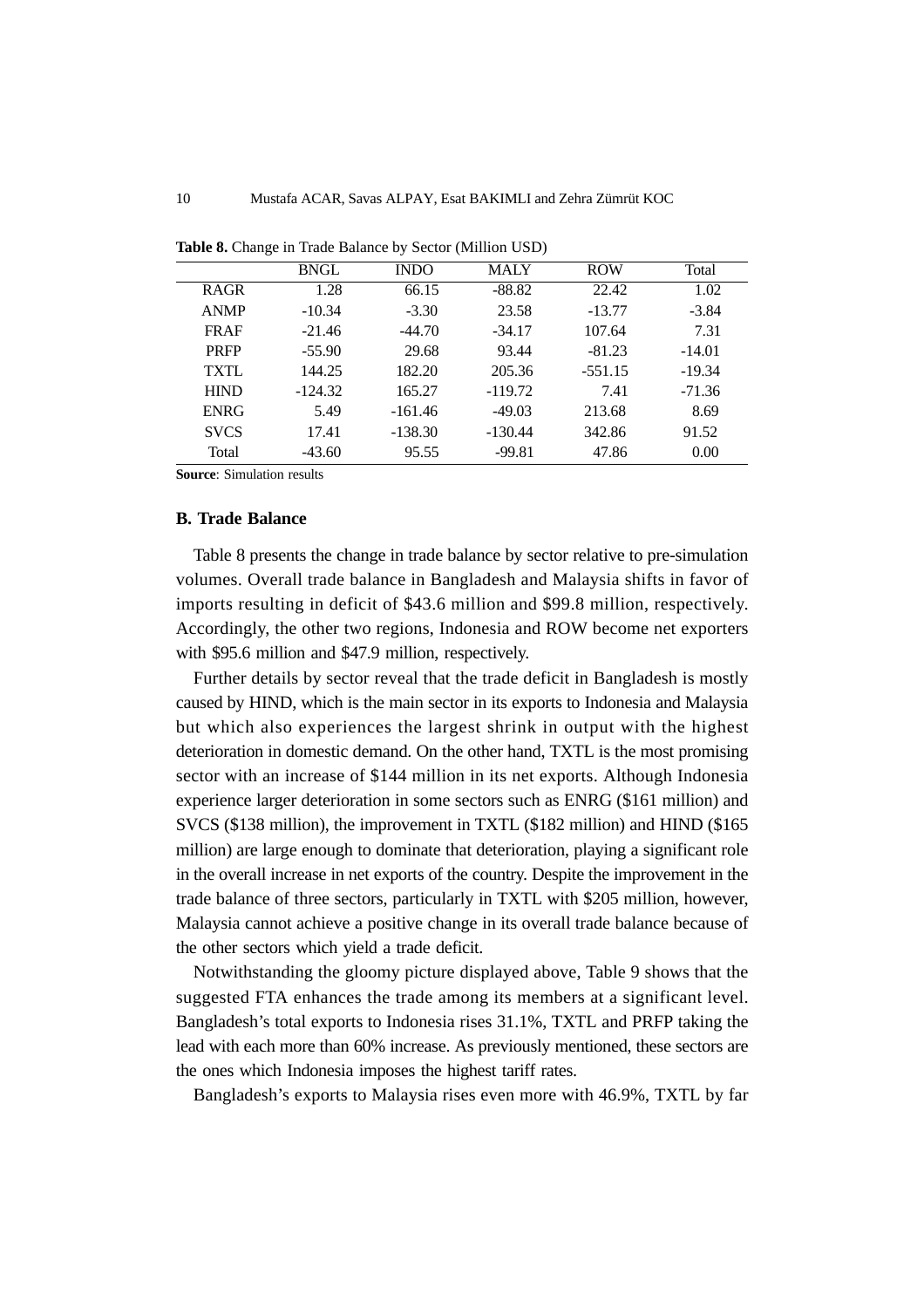|             | <b>Exports of Bangladesh</b> |                      |     |               | Exports of Indonesia      |        |        |        | Exports of Malaysia        |      |        |        |
|-------------|------------------------------|----------------------|-----|---------------|---------------------------|--------|--------|--------|----------------------------|------|--------|--------|
|             |                              | <b>INDO MALY ROW</b> |     |               | <b>Total BNGLMALY ROW</b> |        |        |        | <b>Total BNGL INDO ROW</b> |      |        | Total  |
| <b>RAGR</b> | 8.4                          | $-7.0$               | 1.9 | 1.9           | 168.0                     | 164.1  | $-4.7$ | 5.5    | 189.1                      | 11.2 | 0.9    | 1.4    |
| <b>ANMP</b> | 6.4                          | $-0.1$               | 3.9 | 3.9           | 289.1                     | 64.4   | $-3.9$ | 2.4    | 281.0                      | 34.0 | 0.9    | 3.5    |
| <b>FRAF</b> | 25.9                         | 26.3                 | 2.5 | 3.1           | 155.6                     | 27.3   | $-1.7$ | $-0.4$ | 309.9                      | 22.5 | $-0.3$ | 0.2    |
| <b>PRFP</b> | 60.4                         | 8.7                  | 1.6 | 1.6           | 133.0                     | 91.2   | $-1.8$ | 1.9    | 135.2                      | 40.0 | 0.5    | 3.0    |
| TXTL        | 60.6                         | 229.1                | 6.4 | 6.5           | 318.0                     | 92.1   | $-2.1$ | 1.9    | 512.5                      | 45.1 | 3.4    | 10.3   |
| <b>HIND</b> | 29.1                         | 8.2                  | 3.9 | 4.4           | 298.4                     | 39.8   | $-1.8$ | 1.6    | 225.7                      | 20.6 | $-0.4$ | 0.1    |
| <b>ENRG</b> | 4.7                          | 4.7                  | 4.4 | 4.4           | 48.0                      | 8.5    | $-1.7$ | $-1.6$ | 440.7                      | 18.8 | $-1.3$ | $-0.8$ |
| <b>SVCS</b> | 1.9                          | 1.4                  | 1.1 | 1.1           | $-2.2$                    | $-1.0$ | $-1.2$ | $-1.2$ | $-1.5$                     | 0.3  | $-0.5$ | $-0.5$ |
| Total       | 31.1                         | 46.9                 | 5.4 | $5.5^{\circ}$ | 262.5 51.1                |        | $-1.9$ | 0.9    | 259.0                      | 18.5 | $-0.3$ | 0.4    |

**Table 9.** Change in Bilateral Exports by Partner Country and by Sector (%)

being the most important sector with an increase of 229% while exports of RAGR and ANMP decrease. It is worth mentioning that the highest tariff rates on Malaysian imports from Bangladesh are enforced on TXTL. Therefore, it can be claimed for the case of Bangladesh that the sectors which were previously imposed higher tax rates receive the highest increase in their exports following the removal of those taxes.

With the elimination of high tariffs by Bangladesh, Indonesian exports to this country rise 262.5%. SVCS is the only sector the exports of which decreases (- 2.2%). The increase in the other sectors ranges from 133% in PRFP to 318% in TXTL except in ENRG (48%). As for Indonesian exports to Malaysia, there is also an increase of 51%. Once more, SVCS is the only sector which deteriorates following the removal of tariffs. The largest increase is recorded for RAGR (164%) along with the removal of the high tariff rate (23.9%) in Malaysia. The increase in the remaining sectors ranges from 27% to 92%. Surprisingly, Indonesian exports to ROW decrease in all of the sectors.

Malaysian exports to Bangladesh also rise up sharply (259%). Similar to the exports of Indonesia, SVCS exports fall down (1.5%) while the largest increase is observed for TXTL exports (512%). The increase in exports of the other sectors is also large, ranging from 135% to 440%. Malaysian exports to Indonesia also increases (18.5%) but less than the previously mentioned bilateral exports. SVCS is the least affected sector with an increase of 0.3%. One more time, the largest increase is recorded for textile (45.1%). The growth of exports in PRFP (40%) and ANMP (34%) is also significant.

One would realize that there is a remarkable change in intra-industry trade: some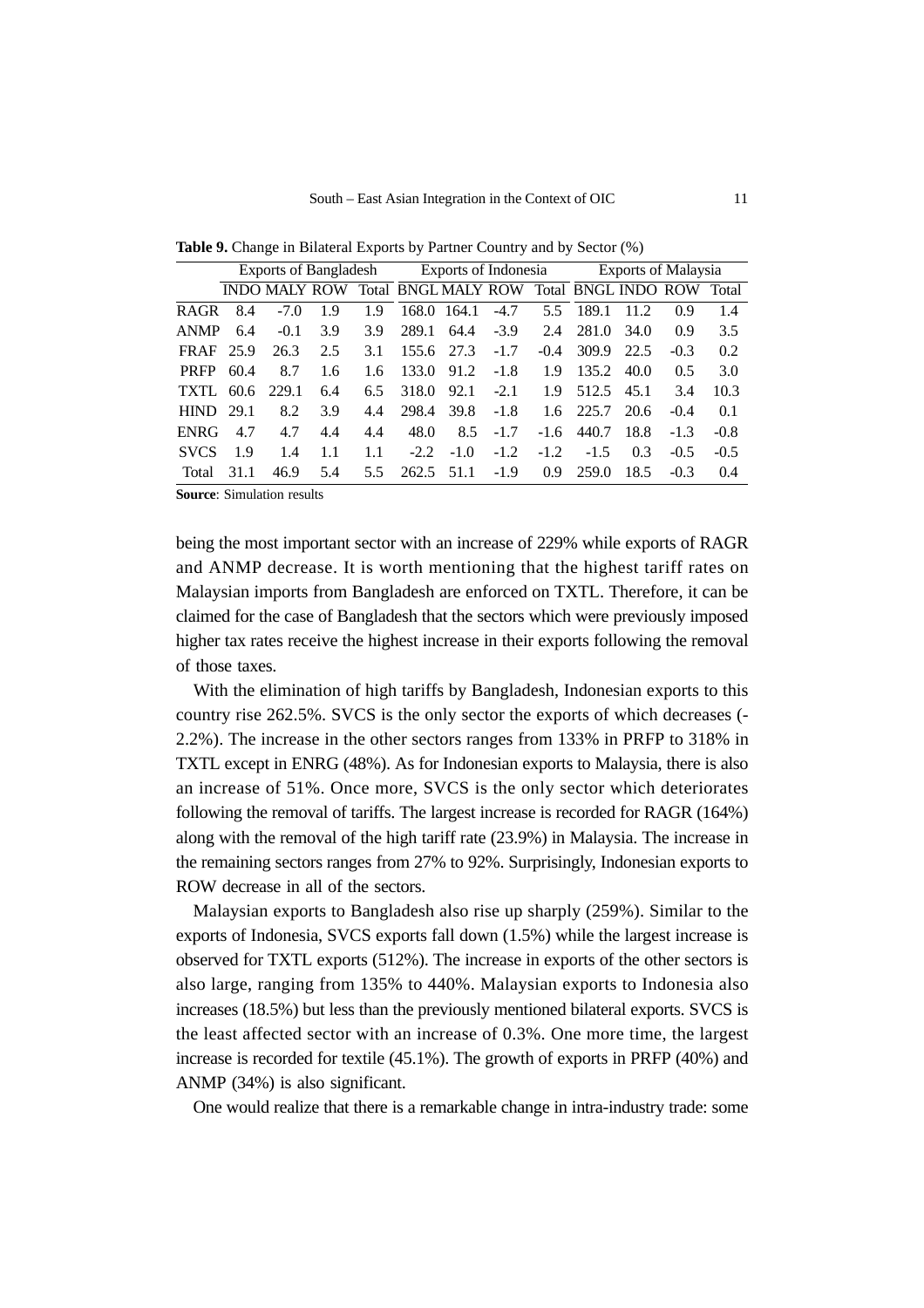|             | Change in Welfare- | Decomposition of Welfare Change |                |          |  |  |  |  |
|-------------|--------------------|---------------------------------|----------------|----------|--|--|--|--|
|             |                    | Allocative Efficiency           | Terms of Trade | Other    |  |  |  |  |
| <b>BANG</b> | $-163.12$          | $-74.43$                        | -73.96         | $-14.73$ |  |  |  |  |
| <b>INDO</b> | 197.05             | 10.62                           | 257.38         | $-70.95$ |  |  |  |  |
| <b>MALY</b> | 62.88              | $-14.80$                        | 68.35          | 9.33     |  |  |  |  |

**Table 10.** Impact on Regional Welfare (EV, Million \$)

sectors have shown an increase or decrease in export volume of 200 to 400%. There are basically two reasons to explain this quite remarkable jump. The first reason is the fact that the initial trade levels are quite low, leading to big percentage changes when there is even modest changes in the amount. The second reason has to do with the degree of initial protection. When Table 9 is reviewed together with Table 4, it is obvious that the sectors which have shown remarkable jumps are those with higher import taxes before the shocks.

#### **C. Regional Welfare**

The net welfare gains from a policy change are measured in GTAP by equivalent variation (EV), the change in income that is equivalent to the welfare effect of the policy change, which can be broken down into sub-components in order to decompose the effect by its sources. Accordingly, Table 10 presents the impacts of the studied FTA on regional welfare in terms of equivalent variation. It is apparent that Indonesia and Malaysia seem to benefit from the FTA with a gain of \$197.05 million and \$62.88 million respectively, unlike Bangladesh which experiences a loss of \$163.12 million.

Allocative efficiency and terms-of-trade are the main components of the equivalent variation. As such, welfare loss of Bangladesh results mostly from allocative efficiency (\$74.43 million) and terms of trade effects (\$73.96 million) in addition to some loss from other sources. This is not surprising in that the removal of high tariff rates in Bangladesh has resulted in an extensive increase in its imports from other countries, leading to terms of trade losses. In fact both export and import prices fall, but the magnitude is bigger for the latter, hence the negative welfare gain in that front. In Indonesia and Malaysia, where the initial tariff rates were already at relatively low levels, welfare gains mostly come from terms of trade effect, \$257.38 million and \$68.35 million respectively. Allocative efficiency also contributes to the increase in welfare with \$10.62 million in Indonesia while other factors cause a loss of \$70.95 million. As for Malaysia, while the moderate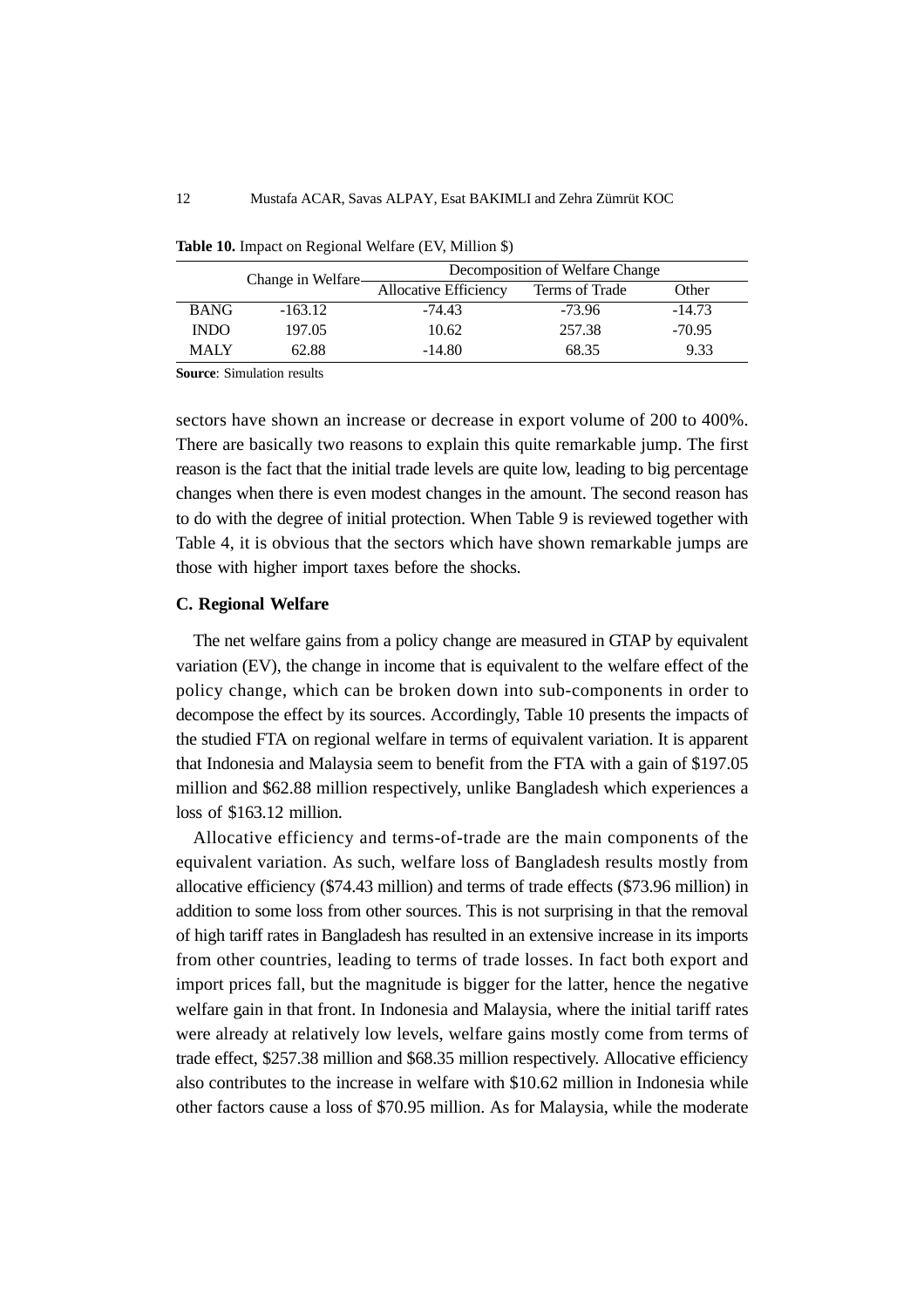increase in its welfare is generated mostly by improvement in the terms of trade, it gains a small amount from other sources though it suffers a loss of some \$14.8 million from allocative efficiency.

Table 11 and Table 12 present the further decomposition of two major welfare components to analyze the sectoral sources of welfare results. In Indonesia, the allocative efficiency gain is mostly accrued by HIND. On the other hand, all sectors contribute more homogenously to the terms of trade component though HIND is again the leading sector by \$77.47 million. In Malaysia, terms of trade losses in PRFP and TXTL attenuates the gains obtained by HIND and SVCS. The negative allocative efficiency of Malaysia stems mostly from the loss of \$16.53 million in RAGR. For the case of Bangladesh, TXTL sector is the main culprit through both allocative efficiency (\$ -50.86 million) and terms of trade effects (\$ - 63.64 million), accounting for 68.3% and 86% of the changes, respectively.

One would be curious where does this allocative efficiency losses come from for Bangladesh where normally one would expect an efficiency, hence welfare gain? Digging into this question, we realized that textiles is heavily subsidized in

|             | RAGR ANMP FRAF PRFP TXTL HIND ENRG SVCS Total                    |  |  |  |        |
|-------------|------------------------------------------------------------------|--|--|--|--------|
| <b>BNGL</b> | $0.21 -1.99 -1.14 -10.27 -50.86 -25.34 -5.86 -0.29 -74.43$       |  |  |  |        |
|             | INDO 1.42 0.51 -0.93 1.66 -1.27 11.78 -2.55 -0.02                |  |  |  | 10.62  |
|             | MALY -16.53 1.00 -1.18 1.86 3.34 -2.99 -0.53 0.22                |  |  |  | -14.80 |
|             | ROW 1.68 -3.03 -5.82 -11.82 -45.50 -15.29 -4.53 -1.11 -80.33     |  |  |  |        |
|             | Total -13.23 -3.51 -9.07 1.98 -94.29 -31.84 -13.47 -0.62 -158.94 |  |  |  |        |

**Table 11.** Allocative Efficiency Effect by Commodity Groups

**Source**: Simulation results

**Table 12.** Terms of Trade Effect by Commodity Groups

|             | <b>BNGL</b> | <b>INDO</b> | <b>MALY</b> | <b>ROW</b> |
|-------------|-------------|-------------|-------------|------------|
| <b>RAGR</b> | $-0.70$     | 31.03       | $-8.54$     | $-24.47$   |
| <b>ANMP</b> | $-0.04$     | 3.62        | $-2.45$     | $-1.62$    |
| <b>FRAF</b> | $-0.22$     | 37.11       | 1.33        | $-38.81$   |
| <b>PRFP</b> | $-2.09$     | 29.88       | $-12.87$    | $-16.42$   |
| <b>TXTL</b> | $-63.64$    | 39.70       | $-20.90$    | 40.76      |
| <b>HIND</b> | $-4.61$     | 77.48       | 57.60       | $-127.41$  |
| <b>ENRG</b> | $-0.01$     | 18.49       | 8.34        | $-25.90$   |
| <b>SVCS</b> | $-3.55$     | 20.45       | 45.90       | $-58.63$   |
| Total       | $-74.86$    | 257.75      | 68.40       | $-252.49$  |
|             |             |             |             |            |

**Source**: Simulation results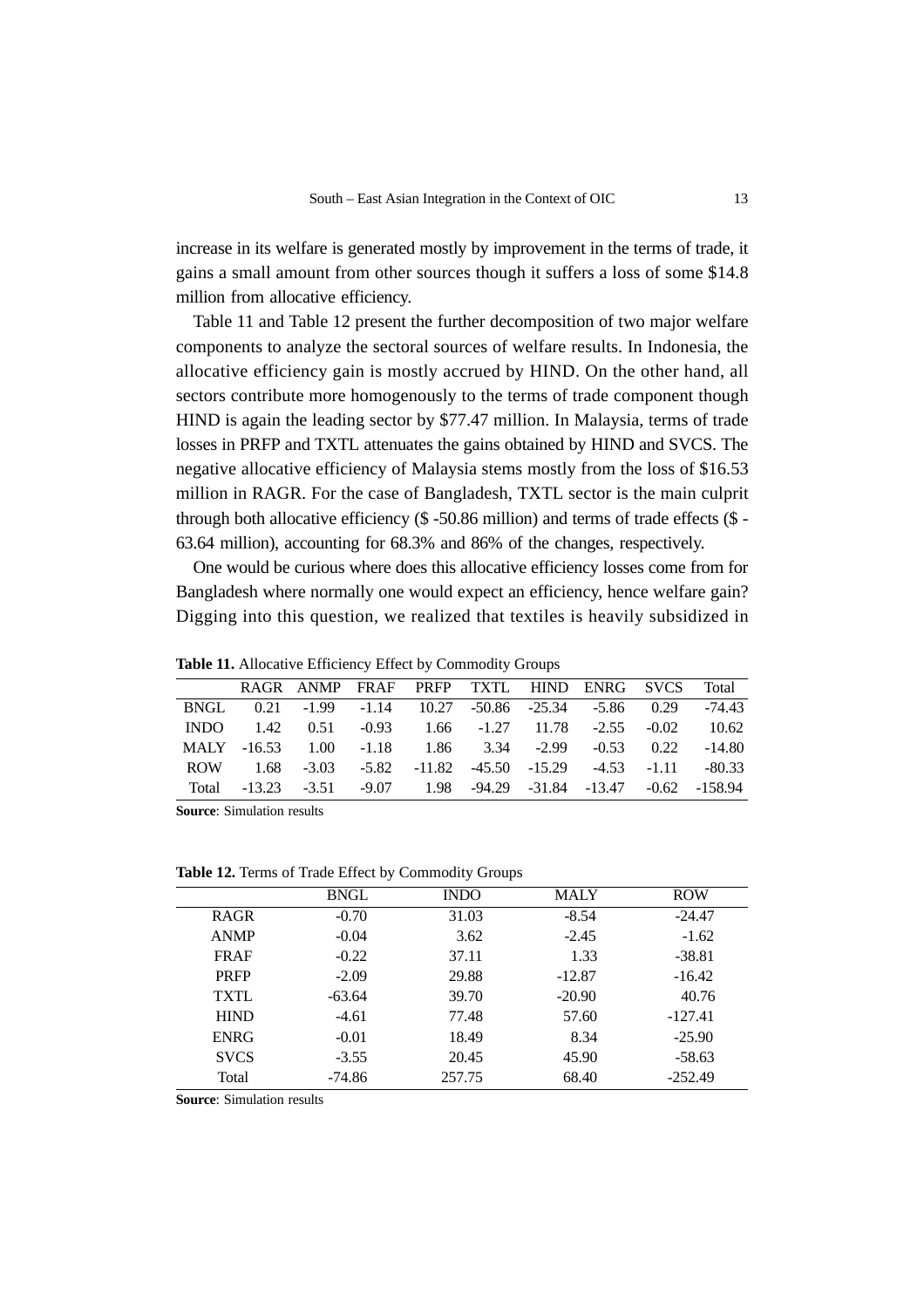Bangladesh as refleced by the negative production taxes in the database. Positive output change interacting with negative tax (i.e. subsidy) generates negative welfare gains. The opposite is true for industry (HIND): negative output change is interacting with positive production tax. Combined, these two sectors account for all the action in allocative efficiency:  $\{(50.86) + (-25.34)$ ] million of -74.43 with small offsetting by some other sectors.

Obviously the scenario analyzed in the study is a one-shot full removal of tariffs and subsidies on all sectors. However FTA involving developing countries usually involve gradual removal of trade barriers at varying rates among sectors. For example, it is not unusual to see agriculture exempted from trade liberalization, at least in the beginning. This brings the possibility of a gradual removal of trade barriers scenario. Keeping this in mind, we tried a partial liberalization scenario where we remowed barriers on all other sectors but primary agriculture. However we found no significant difference between these two cases. For instance, output response is found to be 3.49% as opposed to 3.53% of the previous scenario, leaving no qualitative difference in any other area.

### **V. Conclusion**

East Asia is becoming highly integrated through the flourishing FTAs in the region, driven mainly by integrations of other countries with the ASEAN group – the hub of RTAs in the region. In this regard, Indonesia and Malaysia as members of the ASEAN have already been in close economic integration within the group.

Most economic cooperation initiatives or free trade agreements are established with arrangements to facilitate the growth of production and trade of the weaker economies. This study has showed that an FTA among Bangladesh and the two members of the ASEAN would favor Indonesia and Malaysia, with Indonesia gaining much more, while disadvantaging Bangladesh with a small welfare loss. One would think that this outcome highlights the argument, first introduced half a century ago by Myrdal (1957) and Hirschman (1958), on FTAs that trade liberalization is usually accompanied by polarization of trade and investment in favor of more competitive countries with stronger economies initially.

Accordingly, this integration seems likely to lead to a polarization effect rather than an opportunity for joint development, which may be attributed to the differences in the levels of development and size of economies as well as the absence of efficient adjustment mechanisms in Bangladesh. At one side is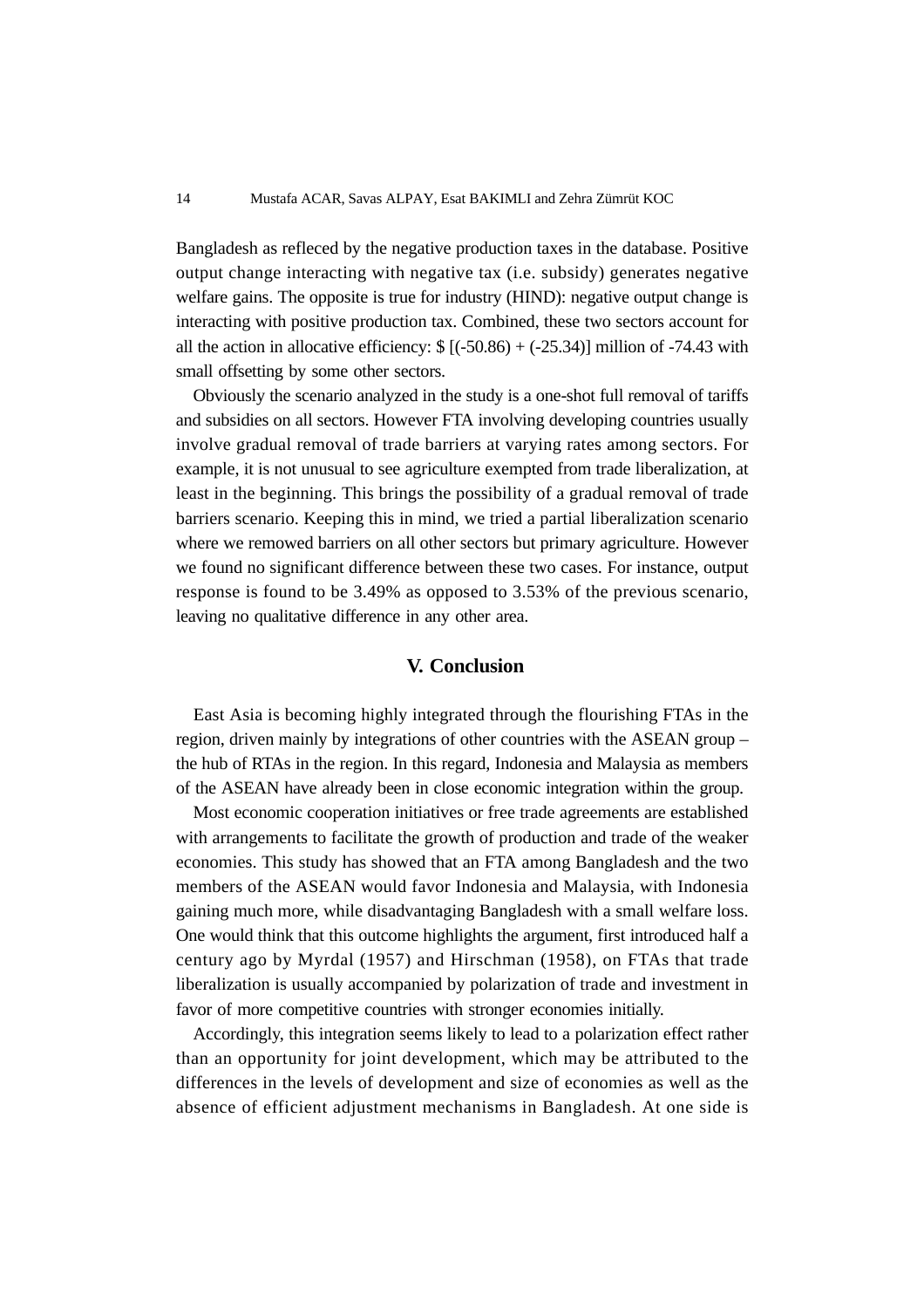Bangladesh, which is one of the least developed countries with high protection rates, and at the other side are Indonesia and Malaysia, which are of the fastest growing emerging economies with high integration level with the world.

However, it should be noted that generalizations neither on welfare gains of such integration nor on the distribution of these gains are always clear-cut. The results may be different for other scenarios. For example, it would be possible for Bagladesh to have positive welfare results if the negative production subsidies in textiles sector were removed, or if one could prove that these subsidies are nonexistent. Also, provided that the number of OIC member countries in the GTAP database can be increased, it can then be possible to conduct more comprehensive studies on the OIC member countries, which have a wide spectrum of economic development levels.

Given the current result of the study, it can be suggested that mechanisms be developed in order to strengthen the adjustment capacity of the less developed members. Correspondingly, instead of FTAs, preferential trade agreements can be considered in the beginning, as already initiated by the OIC by TPS-OIC, in accordance with the priorities of countries focusing on limited sectors in which they have comparative advantage. Larger integrations may be achieved in the long term gradually through such small-scale integrations.

#### **Acknowledgements**

The authors would like to thank Syed F. Mahmud, anonymous referees, and participants at the Eleventh Annual Conference on Global Economic Analysis (Helsinki, June 12-14, 2008) for their valuable comments and criticism. The views expressed in the paper do not necessarily reflect those of the institutions with which the authors are affiliated. All remaining errors, if any, are our own.

*Received 3 July 2008, Revised 5 January 2008, Accepted 8 January 2008*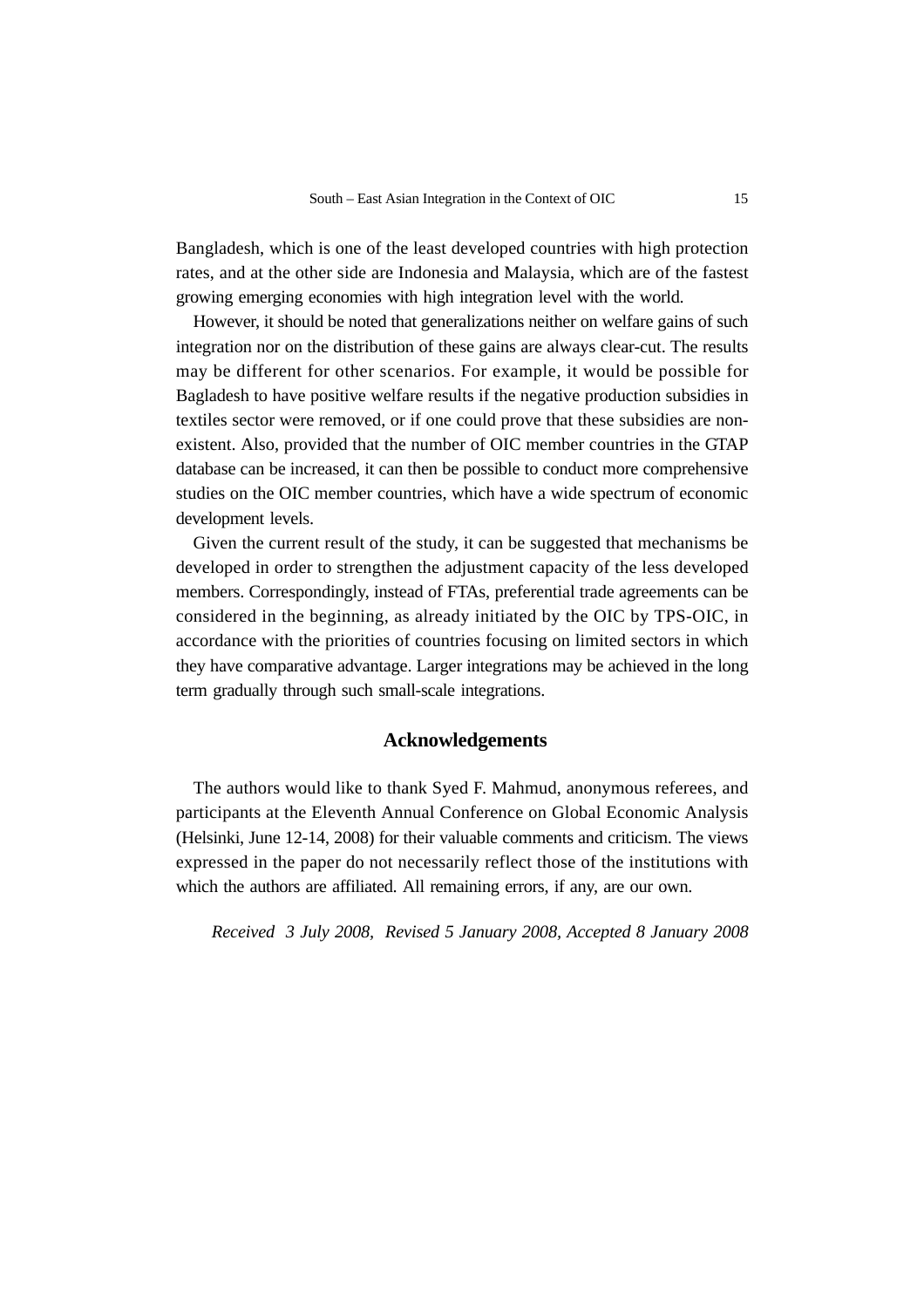|     |             | <b>Current Study</b>       |     |       | <b>GTAP</b>                                           |
|-----|-------------|----------------------------|-----|-------|-------------------------------------------------------|
| No. | Code        | Description                | No. | Code  | Description                                           |
| 1   | RAGR        | Raw Agricultural           | 1   | pdr   | paddy rice                                            |
|     |             | Products                   | 2   | wht   | wheat                                                 |
|     |             |                            | 3   | gro   | cereal grains, nec                                    |
|     |             |                            | 4   | $v_f$ | vegetables, fruits, nuts                              |
|     |             |                            | 5   | osd   | oilseeds                                              |
|     |             |                            | 6   | $c_b$ | sugar cane, sugar beet                                |
|     |             |                            | 7   | pfb   | plant-based fibers                                    |
|     |             |                            | 8   | ocr   | crops, nec.                                           |
| 2   | <b>ANMP</b> | <b>Animal Products</b>     | 9   | ctl   | bovine cattle, sheep and goats, horses                |
|     |             |                            | 10  | oap   | animal products, nec.                                 |
|     |             |                            | 11  | rmk   | raw milk                                              |
|     |             |                            | 12  | wol   | wool, silk-worm cocoons                               |
|     |             |                            | 19  | cmt   | bovine cattle, sheep and goat, horse<br>meat products |
|     |             |                            | 20  | omt   | meat products, nec                                    |
|     |             |                            | 22  | mil   | dairy products                                        |
| 3   | <b>FRAF</b> | Forestry and Fishing       | 13  | for   | forestry                                              |
|     |             |                            | 14  | fsh   | fishing                                               |
|     |             |                            | 30  | lum   | wood products                                         |
|     |             |                            | 31  | ppp   | paper products, publishing                            |
| 4   | <b>PRFP</b> | Processed Food             | 21  | vol   | vegetable oils and fats                               |
|     |             |                            | 23  | pcr   | processed rice                                        |
|     |             |                            | 24  | sgr   | sugar                                                 |
|     |             |                            | 25  | ofd   | food products, nec.                                   |
|     |             |                            | 26  | $b_t$ | beverages and tobacco products                        |
| 5   | <b>TXTL</b> | <b>Textiles</b>            | 27  | text  | textiles                                              |
|     |             |                            | 28  | wap   | wearing apparel                                       |
|     |             |                            | 29  | lea   | leather products                                      |
| 6   | <b>HIND</b> | <b>Industrial Products</b> | 18  | omn   | minerals, nec.                                        |
|     |             |                            | 33  | crp   | chemical, rubber, plastic products                    |
|     |             |                            | 34  | nmm   | mineral products, nec.                                |
|     |             |                            | 35  | i s   | ferrous metal                                         |
|     |             |                            | 36  | nfm   | metals, nec                                           |
|     |             |                            | 37  | fmp   | metal products                                        |
|     |             |                            | 38  | mvh   | motor vehicles and parts                              |
|     |             |                            | 39  | otn   | transport equipment, nec.                             |
|     |             |                            | 40  | ele   | electronic equipment                                  |
|     |             |                            | 41  | ome   | machinery and equipment, etc.                         |
|     |             |                            | 42  | omf   | manufactures, nec.                                    |

# **Appendix 1: Sectoral Aggregation**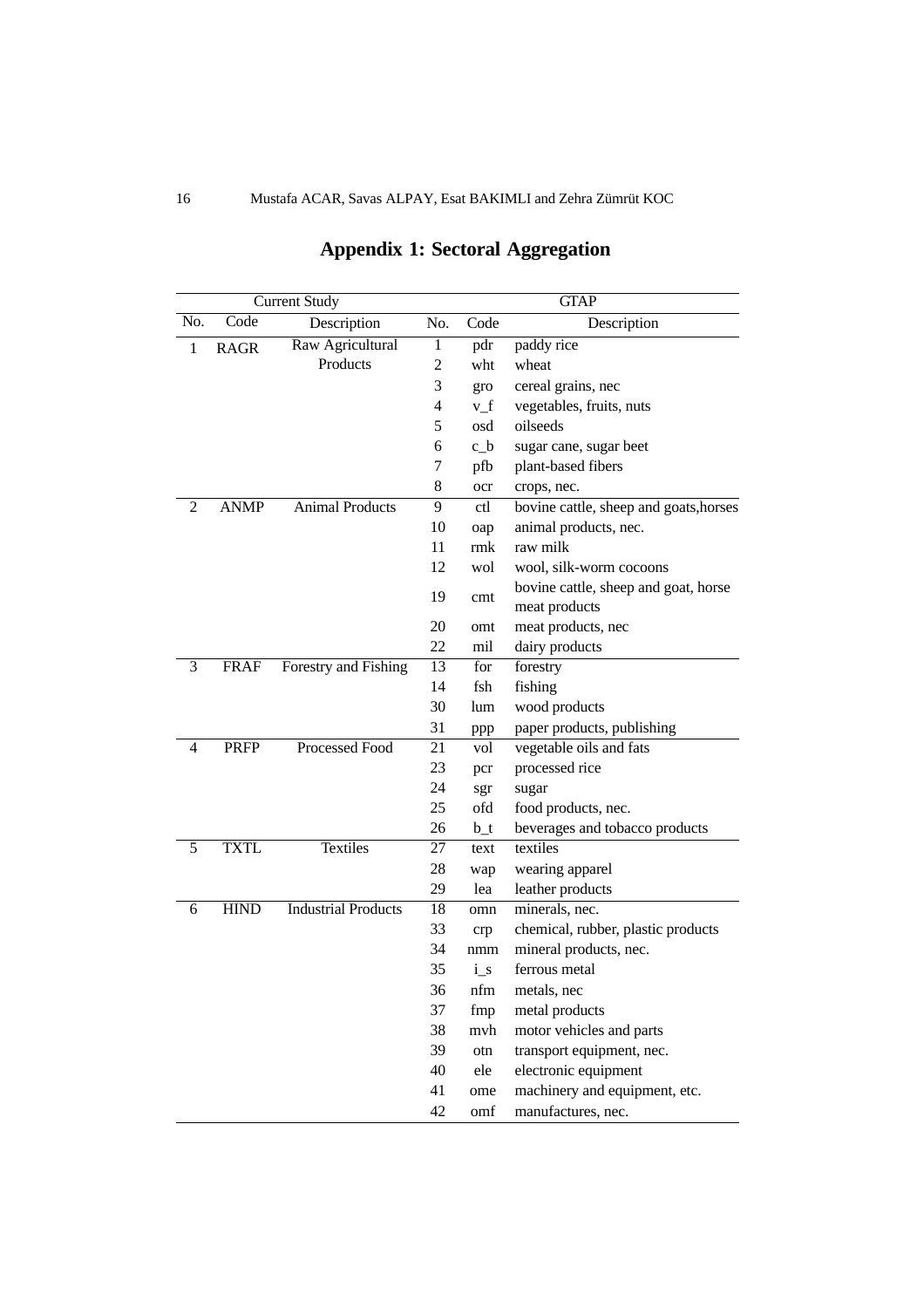| 7 | <b>ENRG</b> | Energy   | 15 | col     | coal                                                    |
|---|-------------|----------|----|---------|---------------------------------------------------------|
|   |             |          | 16 | oil     | oil                                                     |
|   |             |          | 17 | gas     | gas manufacture, distribution                           |
|   |             |          | 32 | $p_{c}$ | petroleum, coal products                                |
|   |             |          | 43 | ely     | electricity                                             |
|   |             |          | 44 | gdt     | gas manufacture, distribution                           |
| 8 | <b>SVCS</b> | Services | 45 | wtr     | water                                                   |
|   |             |          | 46 | cns     | construction                                            |
|   |             |          | 47 | trd     | trade                                                   |
|   |             |          | 48 | otp     | transport, nec                                          |
|   |             |          | 49 | wtp     | water transport                                         |
|   |             |          | 50 | atp     | air transport                                           |
|   |             |          | 51 | cmn     | communication                                           |
|   |             |          | 52 | ofi     | financial services, nec.                                |
|   |             |          | 53 | isr     | insurance                                               |
|   |             |          | 54 | obs     | business services, nec                                  |
|   |             |          | 55 | ros     | recreational and other services                         |
|   |             |          | 56 | osg     | public administration and defense,<br>education, health |
|   |             |          | 57 | dwe     | dwellings                                               |